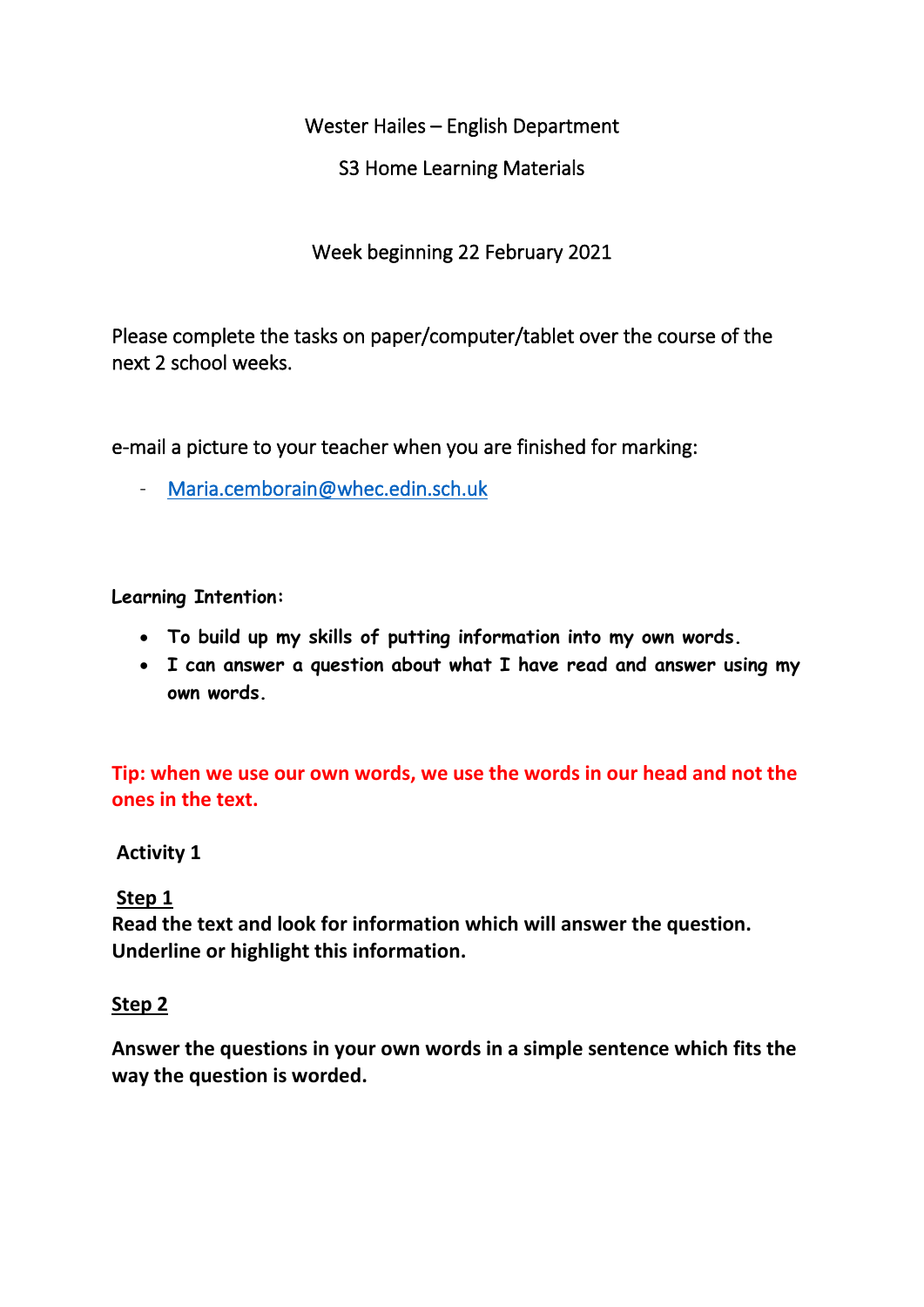# **The Secret of City Cemetery**

That's why he was beside himself with glee when he saw city workmen digging graves at the edge of the public cemetery. They were paupers' graves, intended for persons whose families couldn't afford the fancy plots near the centre of the cemetery. Several graves were dug before winter frost would make digging difficult. Willard knew they would be filled in as needed.

He was clever enough to see that the part of the cemetery where the graves had been dug was located next to the playground of Mark Twain Middle School. The sidewalk leading into the school playground and up to the front entrance ran beside the freshly dug graves. There was no way a kid could go in or out of the playground or school building without passing by the graves.

When weather permitted, smaller neighbourhood children always played in the schoolyard till dark. Willard didn't believe in ghosts. But he knew most of the kids did. He counted on that.

(From *The Secret of City Cemetery* by Patrick Bone)

\*\*\*\*\*\*\*\*\*\*\*\*\*\*\*\*\*\*\*\*\*\*\*\*\*\*

1.What does the word 'glee' mean?

2.Who were digging graves?

3.Who were the paupers?

4.What made digging difficult?

5.Which word is used to describe Willard? 

6.Where were the new graves located?

7.What would the children have to pass before entering school?

8.What do you understand by the phrase, 'When weather permitted'?

9.What did Willard not believe in?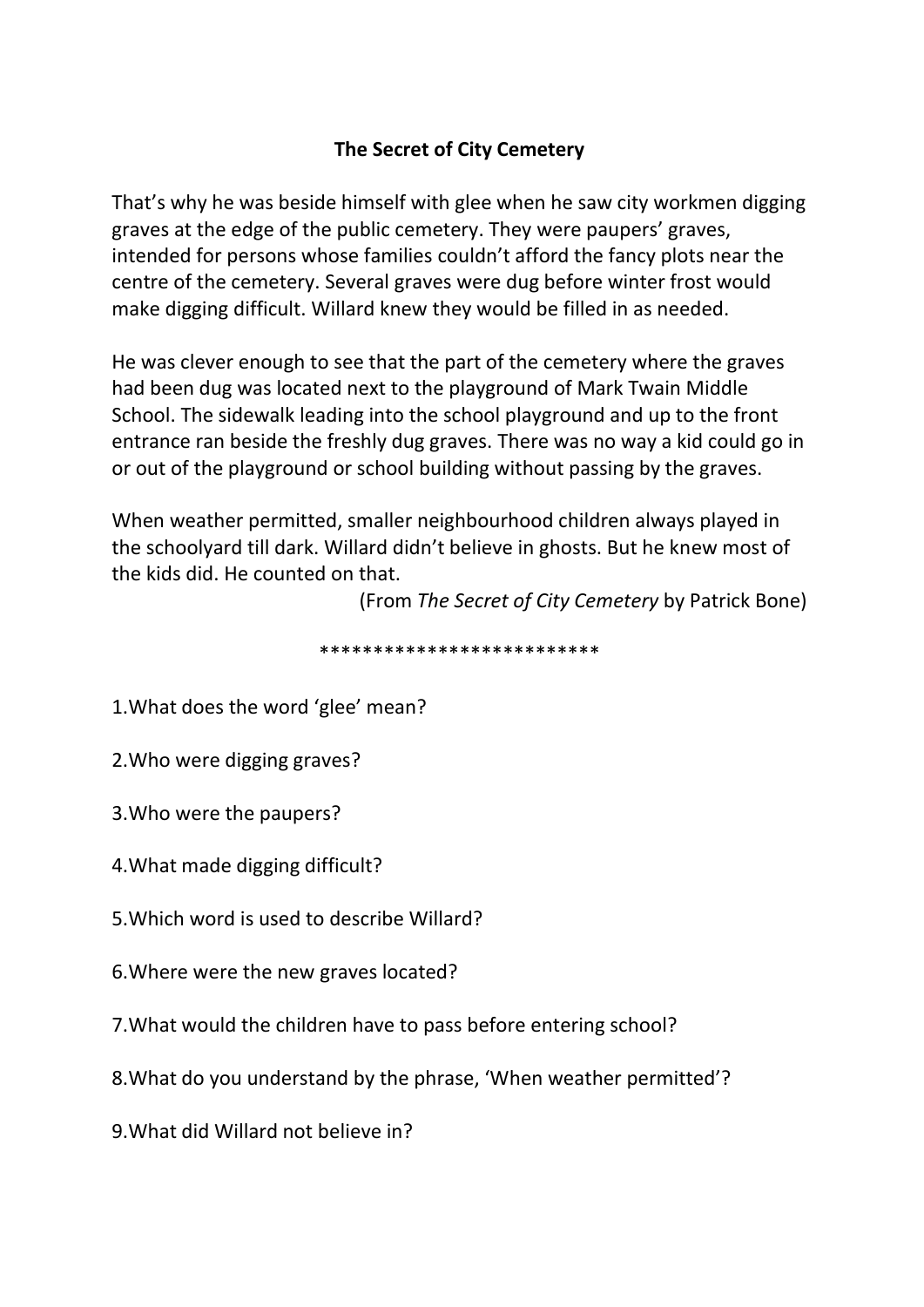10.What did Willard count on?

# **ACTIVITY 2**

**Here is a list of words. Think of another word that means the same thing and write it down.**

To hibernate Cold Appetite Region To emerge **Nervous** Excited Spectacles **Cautious** School bag

### **ACTIVITY 3**

**Read the text and look for information which will answer the question. Underline or highlight this information.**

**Express the information in your own words in a simple sentence which fits the way the question is worded.**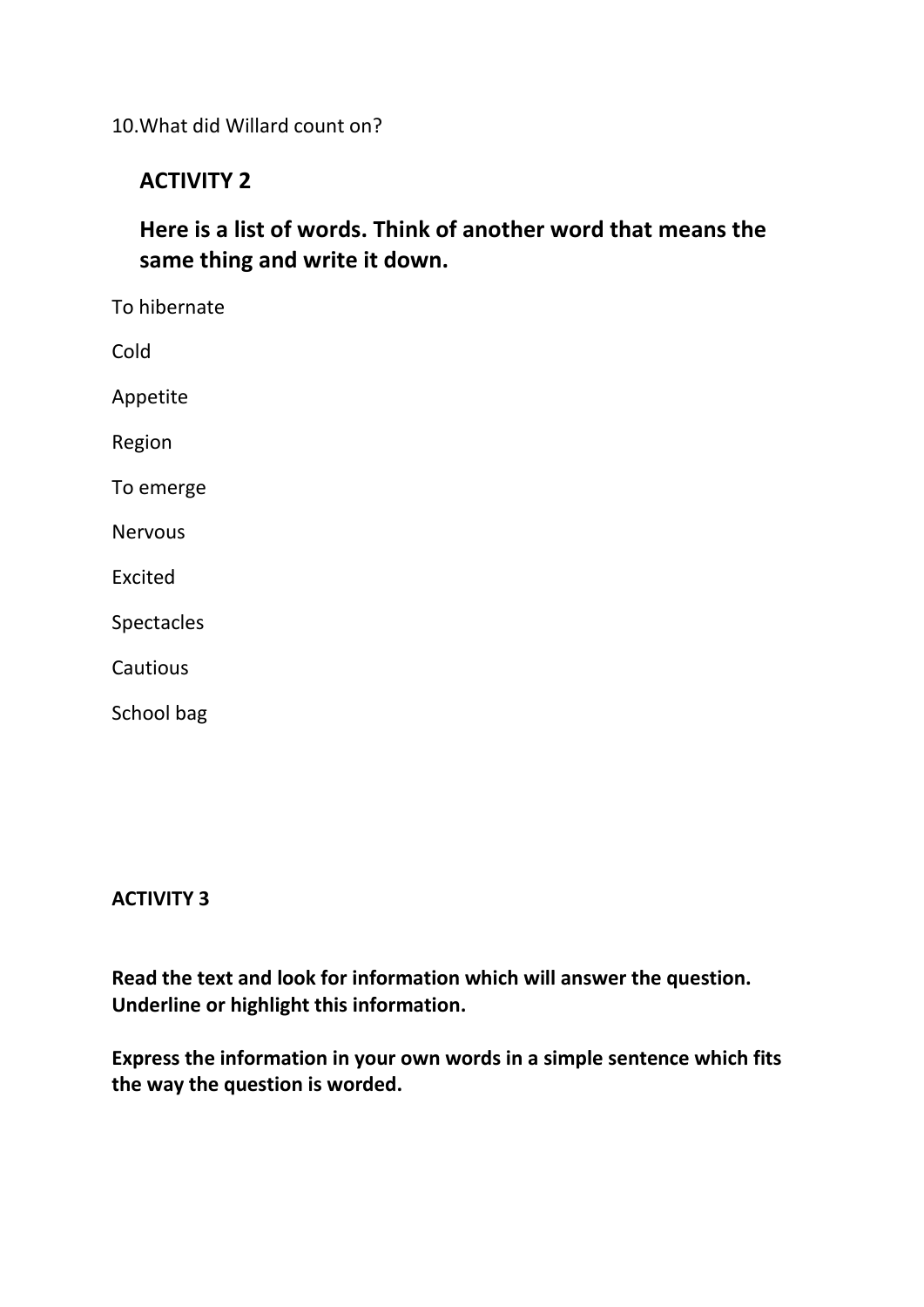# **Socks**

Socks was the happiest dog in town. He had black fur and two white paws that everyone said looked like a pair of socks. His favourite thing in the world was his bright yellow ball which was made of rubber and squeaked when he bit it.

One day, Socks lost his ball in the park and came home looking very sad. Everyone tried to cheer him up but no matter what they did they couldn't make Socks smile. They tickled his tummy and scratched his ears, but nothing seemed to work. He just lay there looking sad.

Then Ben, his owner, had an idea. He ran to the shops and came back with a present in a beautiful box. Inside was a new ball that was a brighter yellow with red spots and squeaked even more loudly that the old one. When Socks saw his new ball he jumped up, barked with joy and chased his tail. He was the happiest he had ever been.

#### \*\*\*\*\*\*\*\*\*\*\*\*\*\*\*\*\*\*\*\*\*\*\*

- 1. What kind of personality does Socks have?
- 2. How did he get his name?
- 3. What is his favourite thing?
- 4. What noise does his ball make?
- 5. Why was he sad?
- 6. What things do they do to try and cheer him up?
- 7. Why does this not work?
- 8. What is his present in?
- 9. How is his new ball better than the old one?
- 10. What does Socks do to show how happy he is?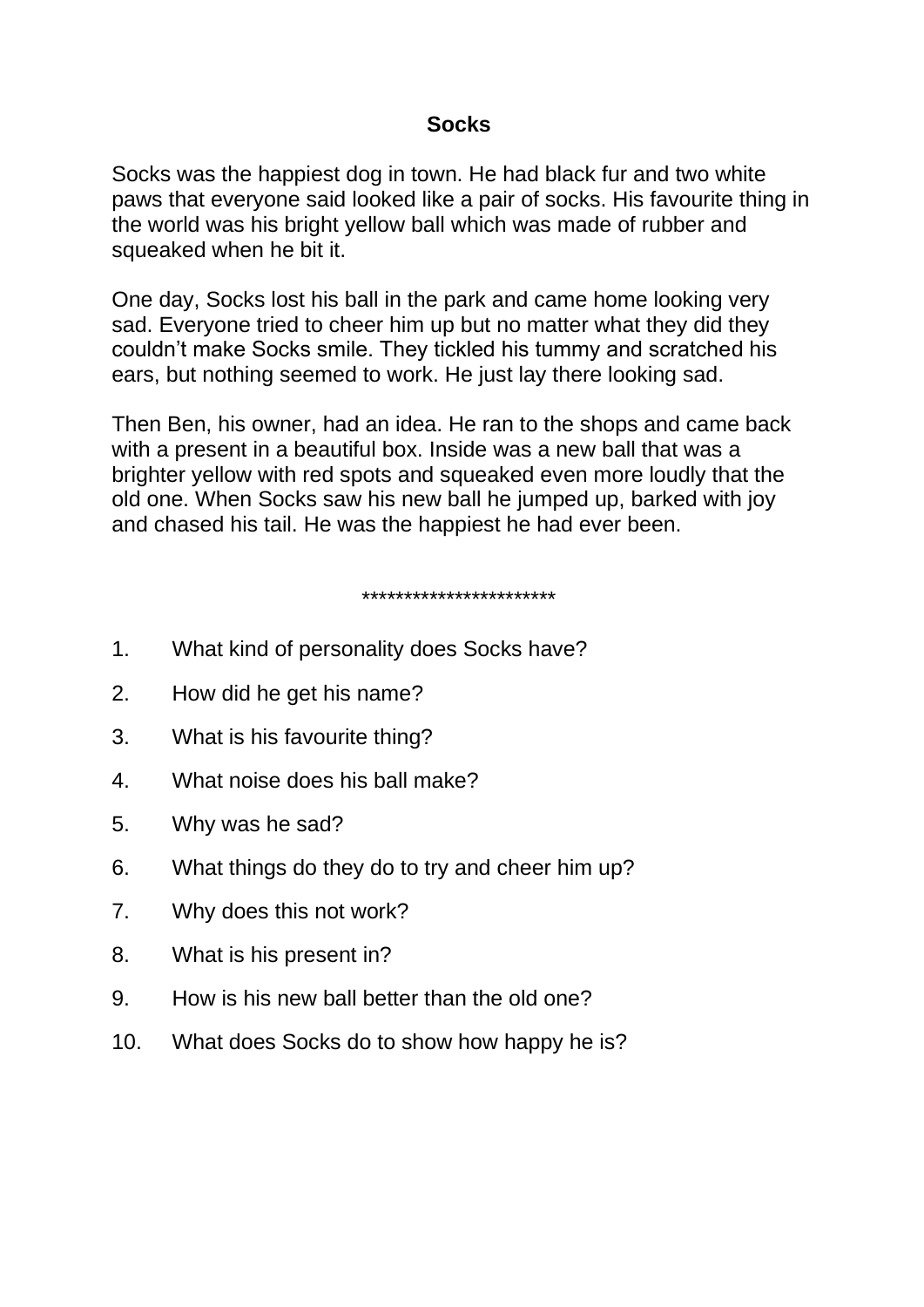# **Dinosaurs**

Dinosaurs were reptiles that lived on earth millions of years ago, before human beings appeared. There were many different kinds of dinosaurs and they lived in every part of the world. They ruled the land for more than 150 million years before dying out about 65 million years ago.

There were over 300 different types of dinosaur who came in all shapes and sizes. Some were as tall as large buildings, while some were as small as chickens. Like most other reptiles, dinosaurs lived on land and laid eggs. Today's reptiles include lizards, snakes and crocodiles.

Some dinosaurs were meat-eaters who would either hunt their prey or eat dead animals they found. Others were plant-eaters who did not kill their prey, but instead lived on trees and other plants. Scientists call the meat-eaters carnivores and the plant-eaters herbivores.

#### \*\*\*\*\*\*\*\*\*\*\*\*\*\*\*\*\*\*\*\*\*\*\*\*\*\*\*

- 1. What kind of creatures were dinosaurs?
- 2. When did they exist?
- 3. What parts of the world did they live in?
- 4. How long did they rule the earth?
- 5. When did they die out?
- 6. How many different types of dinosaurs were there?
- 7. How did they give birth to their young?
- 8. What are some of the reptiles that exist today?
- 9. What did the carnivores eat?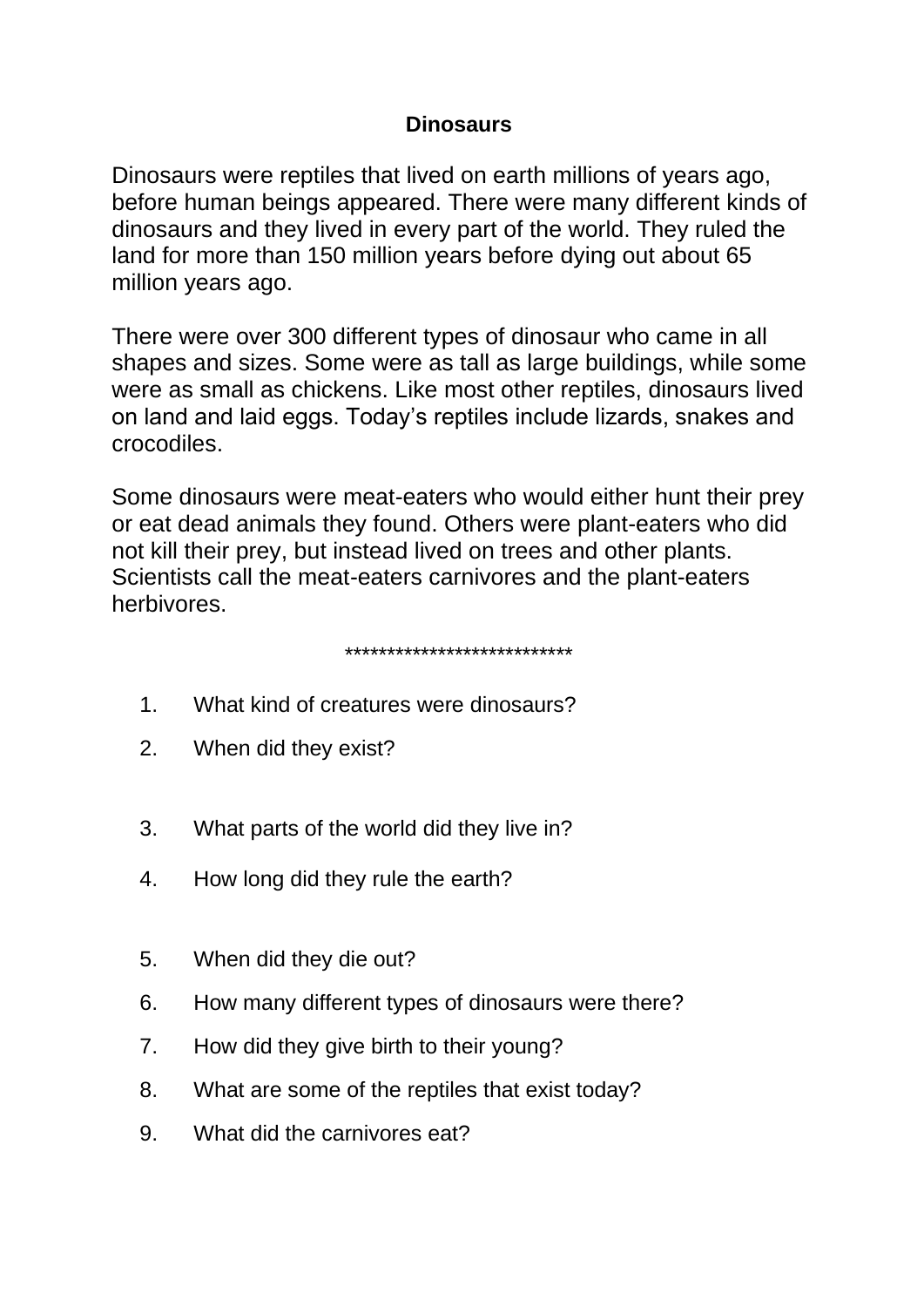10. What did the herbivores eat?

# **The Storm**

The wind howled and the rain smashed against the windows of the cottage. What seemed like every couple of minutes, the night sky was lit up by a blue flash of lightning and the walls shook as the thunder roared.

The children were huddled under the blanket in the living room looking out into the darkness with a mixture of fear and excitement. They had pleaded to be allowed to stay up for an extra half hour and watch the storm, saying that they wouldn't have been able to sleep anyway. Their mother had finally agreed.

The children imagined themselves as sailors on a ship that was being tossed and blown about on the waves, water splashing onto the deck and nothing but the sea for miles around. It felt good to be warm and safe inside while outside the storm continued to blow angrily.

#### \*\*\*\*\*\*\*\*\*\*\*\*\*\*\*\*\*\*\*\*\*\*\*\*\*

- 1. What noise does the wind make?
- 2. How do you know the rain is very heavy?
- 3. What colour is the lightning?
- 4. How are the children feeling?
- 5. How much longer are the children allowed to stay up?
- 6. What reason do they give for not going to bed?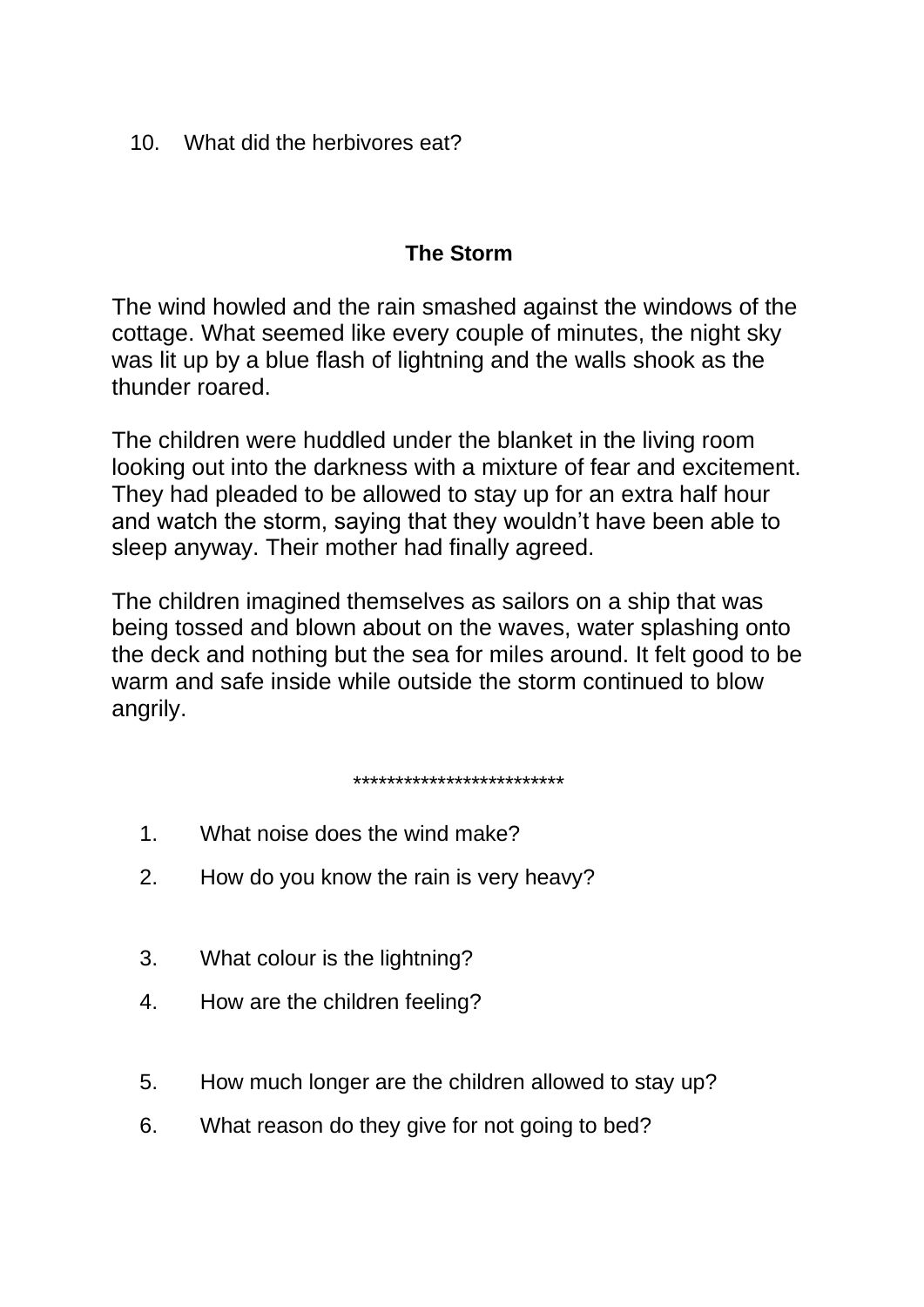- 7. Where do they imagine they are?
- 8. What do they think is happening to the ship?
- 9. Why do they feel safe?
- 10. What word in the final paragraph describes the storm?

### **Learning Intention:**

• **To identify the most important/central thought of a text.**

# Main Idea

#### **What do we mean by main idea?**

The main idea is what a writer is trying to say in a piece of writing. Sometimes it takes a bit of working out to get to the main message or idea of a text.

#### **Example**

The rain poured down all night, soaking the grass and forming huge puddles by the back door. The temperature had dropped to two degrees. I looked out of the window and sighed. The mud was going to spoil the match.

#### **Question**

What is the main idea of this paragraph?

#### **Answer**

The main idea is to let the reader know about the weather that day.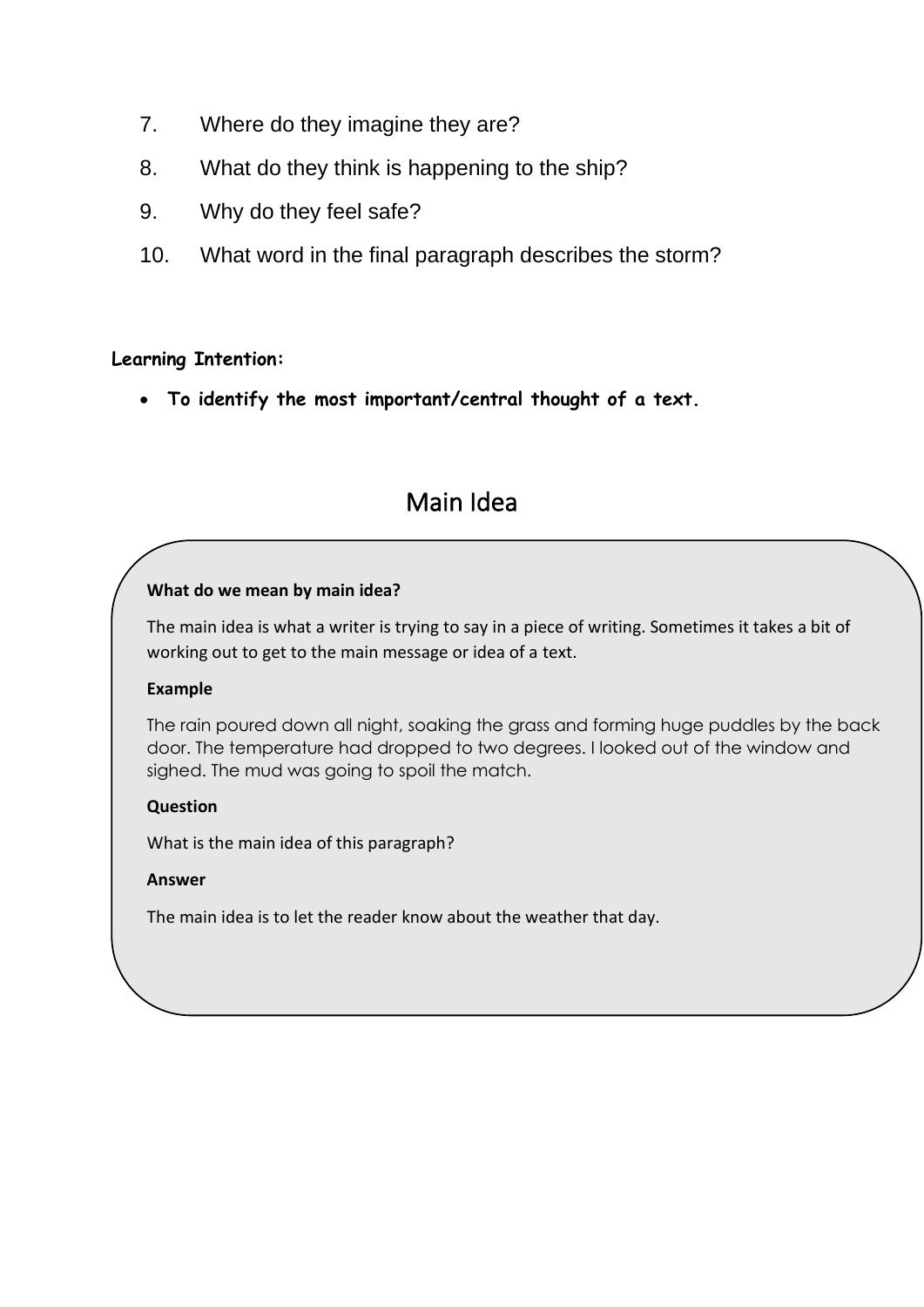# **ACTIVITY 4**

**The main idea of a paragraph is what all the sentences are about.** Read the paragraph and ask, "What's your point?" Then decide what the main idea is. Circle the letter of your answer.

**1.** Bill loves to play games. His favourite game is chess because it requires a great deal of thought. Bill also likes to play less demanding board games that are based mostly on luck. He prefers Monopoly because it requires luck and skill. If he's alone, Bill likes to play action video games as long as they aren't too violent.

# **What is the main idea of this paragraph?**

- a. Bill dislikes violence.
- b. Bill likes to think.
- c. Bill enjoys Monopoly.
- d. Bill enjoys playing games.

**2.** Pat is watching too much television. A toddler shouldn't be spending hours staring blankly at a screen. Worse yet, some of her wild behavior has been inspired by those awful cartoons she watches. We need to spend more time reading books with her and pull the plug on the TV!

# **What is the main idea of this paragraph?**

- a. Watching a lot of television isn't good for Pat.
- b. Books are good.
- c. All cartoons are bad.
- d. Some cartoons are bad for Pat.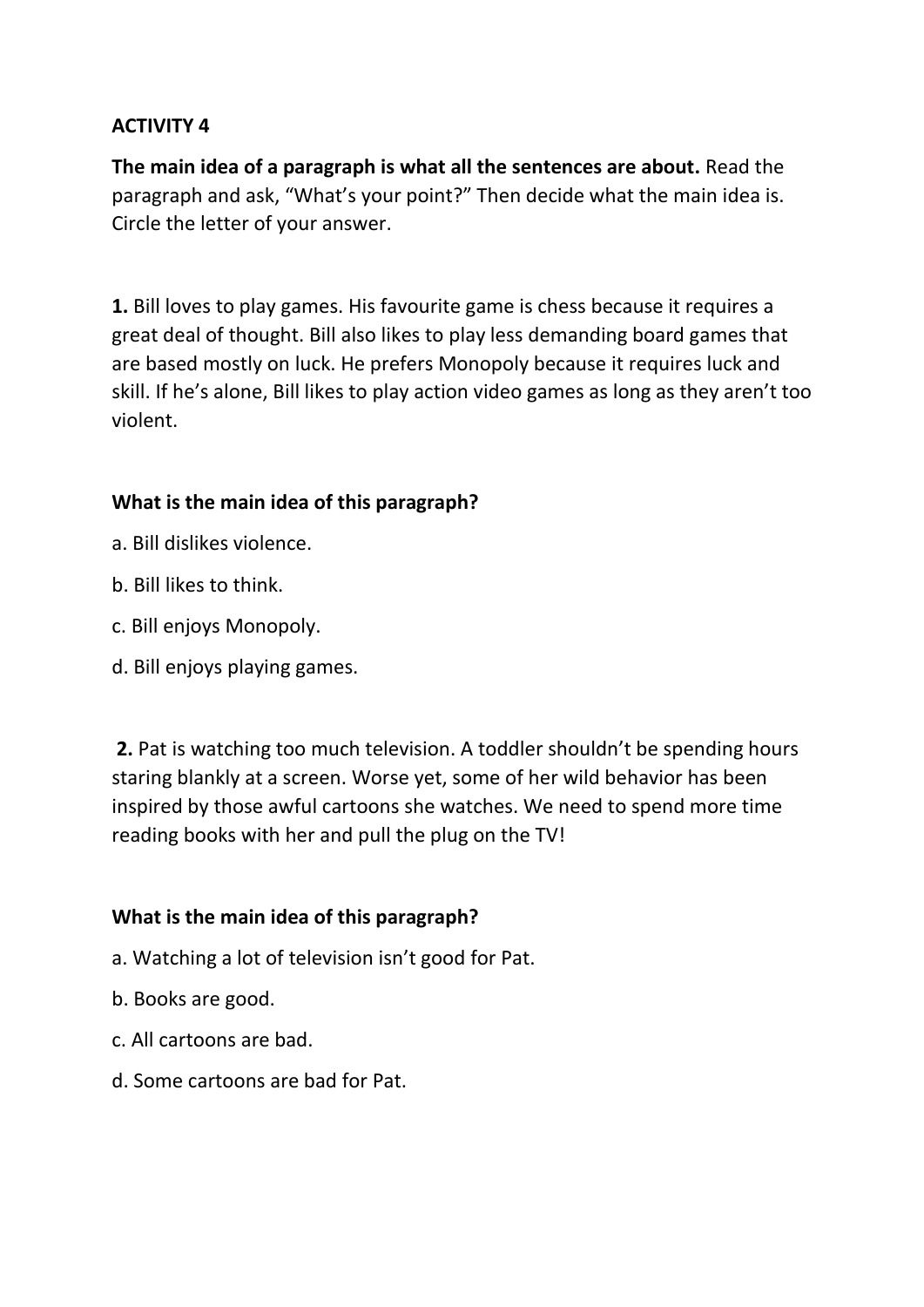3. Samantha, I can't eat or sleep when you are gone. I need to hear your scratchy voice and see your lovely toothless smile. I miss that special way that you eat soup with your fingers. Please come home soon!

### **What is the main idea of this paragraph?**

- a. Samantha, you have bad manners.
- b. Samantha, you should see a dentist.
- c. Samantha, I miss you.
- d. Samantha, I have lost my appetite.

**4.** Someday we will all have robots that will be our personal servants. They will look and behave much like real humans. We will be able to talk to these mechanical helpers and they will be able to respond in kind. Amazingly, the robots of the future will be able to learn from experience. They will be smart, strong, and untiring workers whose only goal will be to make our lives easier.

### **Which sentence from the paragraph expresses the main idea?**

a. Someday we will all have robots that will be our personal servants.

b. We will be able to talk to these mechanical helpers and they will be able to respond in kind.

c. They will look and behave much like real humans.

d. Amazingly, the robots of the future will be able to learn from experience.

5. Mr. Caddy yawned and looked at the blank piece of paper. He had to type one more paragraph on Main Ideas. It was nearing midnight and he kept thinking of how comfortable his bed was. He started to type and finally had finished. The Main Ideas test page was complete.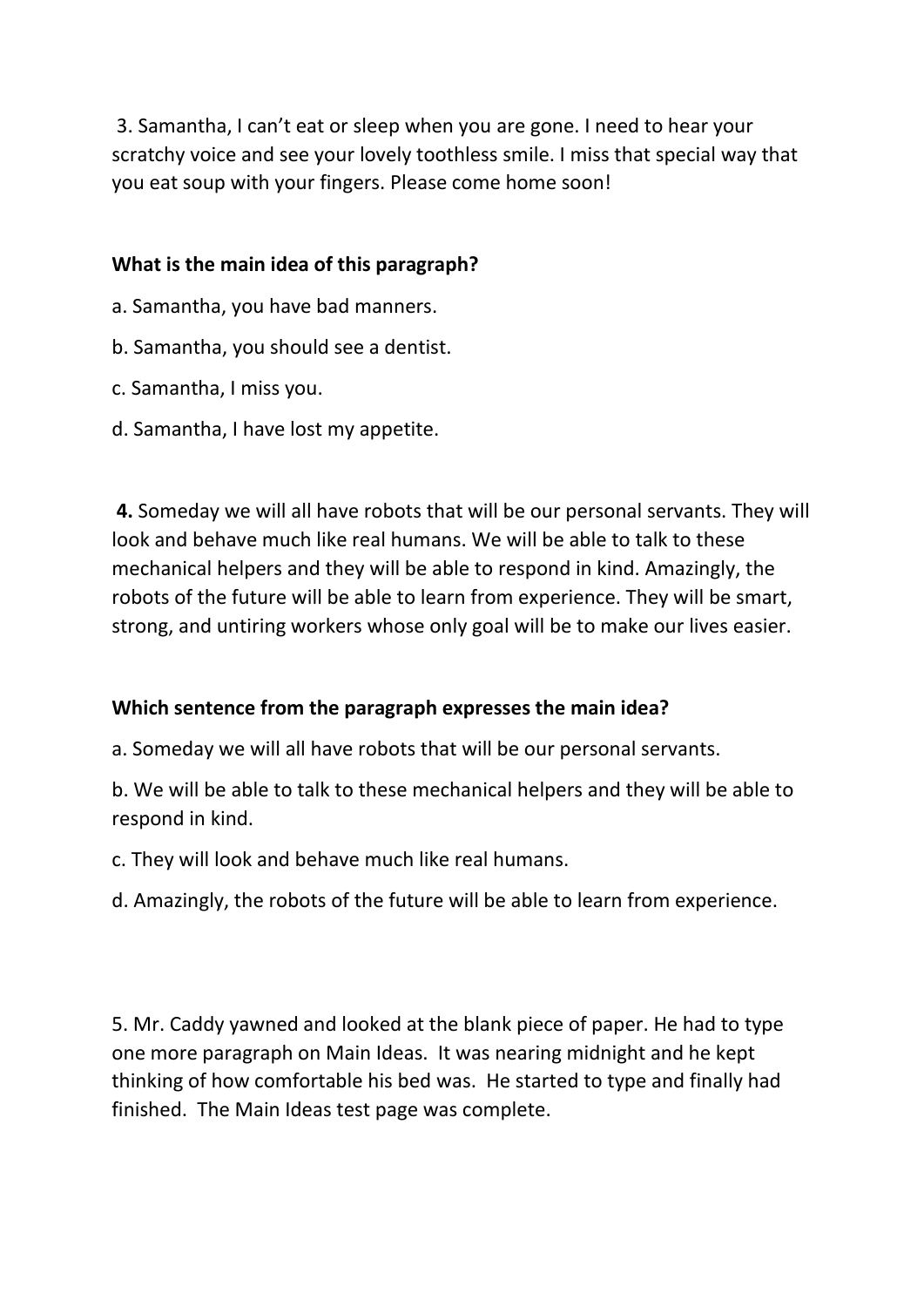# **What is the main idea of this paragraph?**

- a. Mr. Caddy didn't like to type.
- b. Mr. Caddy wanted to go to bed.
- c. Mr. Caddy had to type the Main Ideas page.
- d. Mr. Caddy is fantastic and wonderful and loves his class of children.

Sometimes it is easy and obvious to spot the main idea in a piece of writing e.g. 'It is telling us about Scotland' or 'It is all about World War 2'

However sometimes you have to be a detective and use **inference** (work out what is really being said) by looking for clues.

### **Example**

The murder happened by the old canal. Under the bridge closest to where the stabbed body was found, a man lived. He had prison tattoos and many people had seen him with a long knife.

What is this passage about?

- a) Murders often happen by canals
- b) The body was found by the canal
- c) The man who lived by the bridge committed the murder

The writer doesn't say the man actually committed the murder, but he **implies** it!

\_\_\_\_\_\_\_\_\_\_\_\_\_\_\_\_\_\_\_\_\_\_\_\_\_\_\_\_\_\_\_\_\_\_\_\_\_\_\_\_\_\_\_\_\_\_\_\_\_\_\_\_\_\_\_\_\_\_\_\_\_\_\_\_

We've looked at two new words. Write their definitions below.

# **Inference** (to infer)

\_\_\_\_\_\_\_\_\_\_\_\_\_\_\_\_\_\_\_\_\_\_\_

**Implies** (to imply)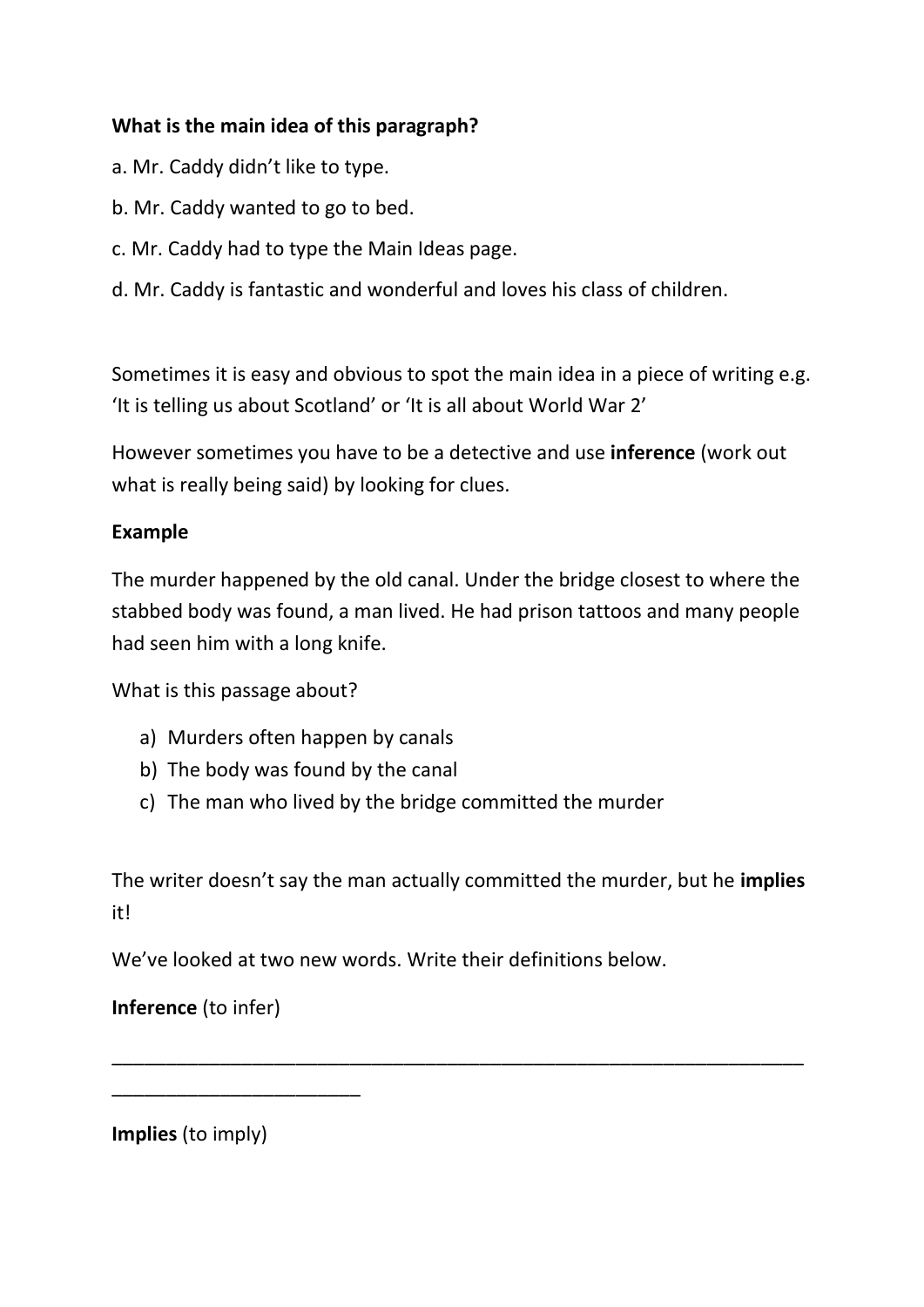# **ACTIVITY 4**

\_\_\_\_\_\_\_\_\_\_\_\_\_\_\_\_\_\_\_\_\_\_\_

Be a detective and work out what the writer is **really** saying in the passages below. The first one is done for you.

\_\_\_\_\_\_\_\_\_\_\_\_\_\_\_\_\_\_\_\_\_\_\_\_\_\_\_\_\_\_\_\_\_\_\_\_\_\_\_\_\_\_\_\_\_\_\_\_\_\_\_\_\_\_\_\_\_\_\_\_\_\_\_\_

Pine Martens, squirrels, badgers and foxes are just a few of the animals you can find in Scotland. Travel into the Highlands and you can find creatures that you won't find anywhere else in the UK.



### **Question**

What is the main idea in this passage?

#### **Answer**

There is a lot of wildlife in Scotland.

The Chow is a breed of dog that doesn't appeal to all families. They can be stubborn and don't take kindly to being given instructions from more than one owner. They will need firm boundaries and good training if they are to live with more than one person.

What is the main idea in this passage?

\_\_\_\_\_\_\_\_\_\_\_\_\_\_\_\_\_\_\_\_\_\_\_

Kyle liked desserts best of all. If it was chocolate that was even better. He liked lemonade, Coke and took three sugars in his tea. He kept a big packet of sweets in his pocket in case he got hungry.

\_\_\_\_\_\_\_\_\_\_\_\_\_\_\_\_\_\_\_\_\_\_\_\_\_\_\_\_\_\_\_\_\_\_\_\_\_\_\_\_\_\_\_\_\_\_\_\_\_\_\_\_\_\_\_\_\_\_\_\_\_\_\_\_